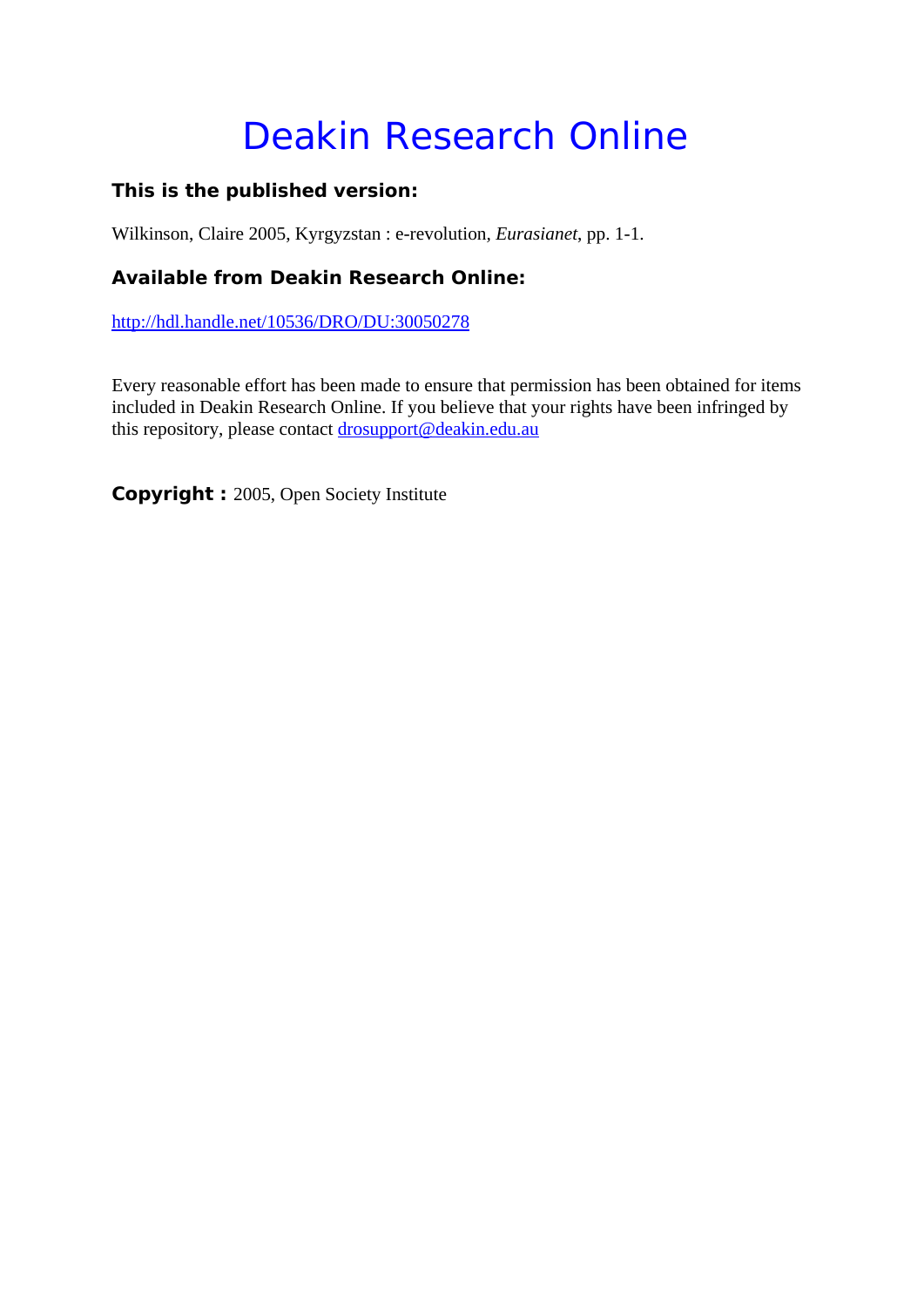### Published on *EurasiaNet.org* (http://www.eurasianet.org)

Home > Kyrgyzstan: e-Revolution

## **Kyrgyzstan: e-Revolution**

July 20, 2005 - 7:00pm, by Claire Wilkinson [1] Kyrgyzstan [2] Eurasia Insight [3] July 20, 2005 - 8:00pm

Over the last decade, the Internet has increasingly developed into a rich source of information about all aspects of Central Asia, especially for people without physical access to the region, but also to varying degrees for the inhabitants of the five former Soviet Central Asian republics. In addition to the strong web presence maintained by numerous non-governmental organizations and international agencies working in the region, such as Radio Free Europe's Central Asia service, the Institute for War and Peace Reporting, the Organization for Security and Cooperation in Europe (OSCE), the UN, and the U.S.-based democracy and civil society support organization IFES, the Internet has increasing provided an outlet for non-official and opposition points of view. This has been particularly important as regimes, even the more liberal such as that of Kyrgyzstan's ex-president Askar Akaev, have sought to extend their control over the media and suppress dissenting voices: unlike other forms of media, the Internet remains virtually impossible to regulate, short of directly limiting physical access.

In Kyrgyzstan, despite low levels of internet usage, particularly outside of the capital, the significance and potential of this electronic medium had not gone unnoticed. The official presidential web site provided much information about Akaev's regime, including transcripts of speeches in Russian, Kyrgyz, and English, and a dedicated press service complete with an email subscription option. Similarly, the Kyrgyz parliament, the Jogorku Kenesh, maintains its own site with electronic links to legislation including the Constitution. Opposition parties also established sites, such as Ar-Namys' site, which served to highlight the imprisonment of the party's leader, Feliks Kulov. Independent publications such as ResPublica and Moya Stolitsa Novosti (MSN) have increasingly resorted to e-publishing as print versions of the newspapers become increasingly difficult to produce.

Even so, due to the limited reach of the Internet (research indicates that only about 200,000 people use the Internet in Kyrgyzstan, or 3.8 percent of the population), the main beneficiaries of the wealth of information available have been people outside the republic and a young and well-educated few in Bishkek, the capital. However, during the period leading up to the parliamentary elections at the end of February and then on throughout March as protests escalated, the domestic political significance of the Internet became more fully apparent. While there is still debate about the name and nature of Kyrgyzstan's "revolution," events in the Internet domain can rightly be considered an "e-revolution," representing the culmination of a lengthy period of electronic information warfare. The end result of this revolution has been the explosive development of a medium that all sides have been quick to utilize to express their points of view, and which allowed events in Kyrgyzstan to be broadcast and discussed in real time on a scale never previously seen in Central Asia.

### **VIRTUAL BARRICADES**

In tandem with the political and social unrest that culminated in the rapid and largely unexpected overthrow of the Akaev regime, a political e-revolution took shape and